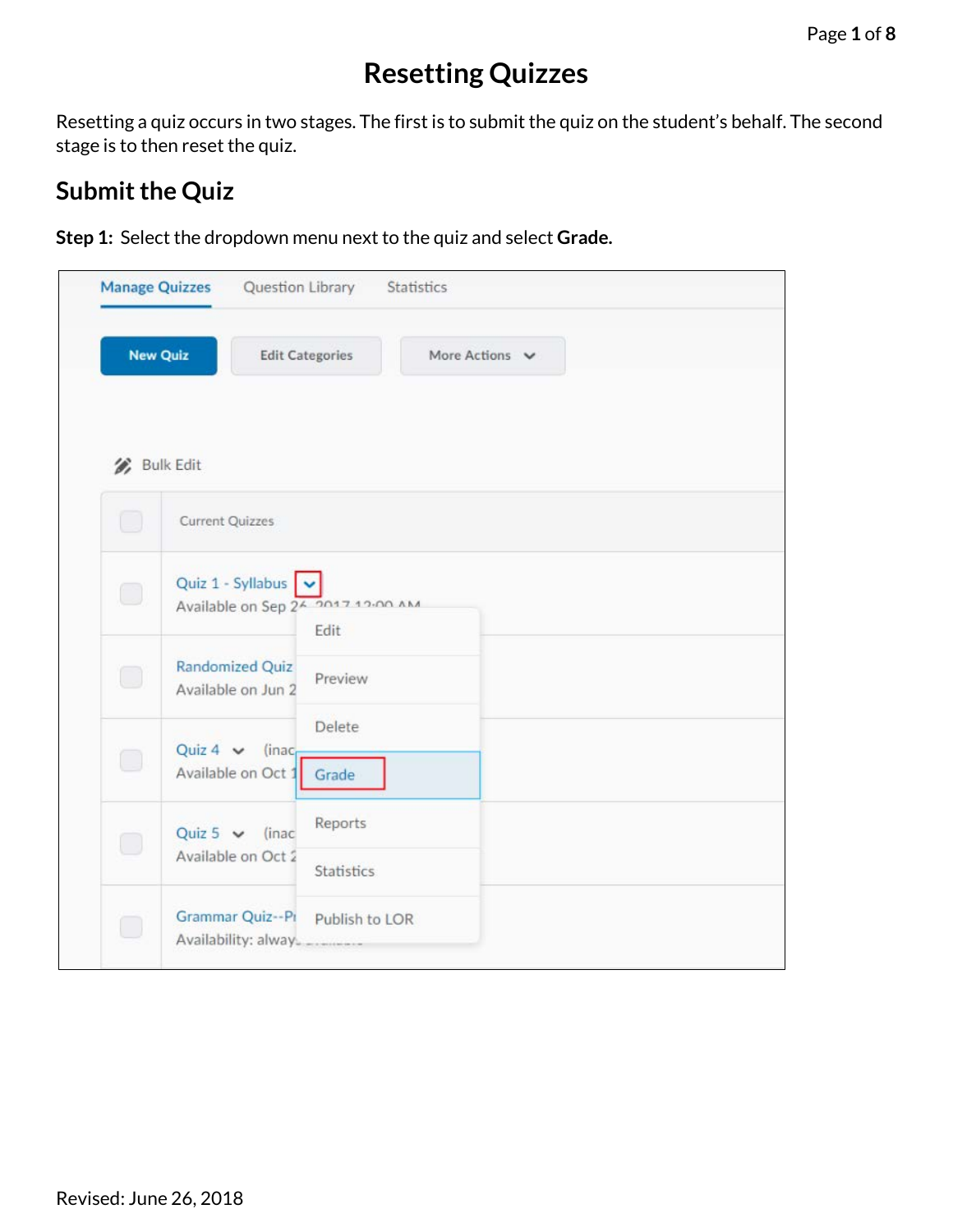**Step 2:** From the **Users** page, select the option **Users with attempts in progress** from the **Restrict to**  dropdown menu. Select the magnifying glass icon in the search bar. This will reset your view to see only users with attempts **in progress**.

| Grade Quiz - Quiz 1 - Syllabus ~                                                                              |
|---------------------------------------------------------------------------------------------------------------|
| Attempts Questions<br><b>Users</b>                                                                            |
| View By:<br>User<br><b>Apply</b><br>$\checkmark$<br><b>Hide Search Options</b><br>Search For<br>₽             |
| Search In<br>$\boxed{\checkmark}$ First Name $\boxed{\checkmark}$ Last Name<br>$\triangledown$ Org Defined ID |
| <b>Restrict to</b><br>Users with attempts in progress<br>$\checkmark$                                         |
| There are no attempts                                                                                         |
| <b>Save and Close</b><br>Cancel<br>Save                                                                       |

**Step 3:** Select the **Enter Quiz as User** icon next to your student's name and impersonate the student to submit the exam.

| First Name . Last Name     | Completed | Score                                                                                                                                                                                                                                                                                                                                                                                                                                                                      | Grade  | Published $\frac{\pi}{2a}$ |
|----------------------------|-----------|----------------------------------------------------------------------------------------------------------------------------------------------------------------------------------------------------------------------------------------------------------------------------------------------------------------------------------------------------------------------------------------------------------------------------------------------------------------------------|--------|----------------------------|
| <b>ACC Student 27</b>      |           |                                                                                                                                                                                                                                                                                                                                                                                                                                                                            |        |                            |
| attempt 1<br>(In progress) |           | $\frac{1}{2} \left( \frac{1}{2} \right) \left( \frac{1}{2} \right) \left( \frac{1}{2} \right) \left( \frac{1}{2} \right) \left( \frac{1}{2} \right) \left( \frac{1}{2} \right) \left( \frac{1}{2} \right) \left( \frac{1}{2} \right) \left( \frac{1}{2} \right) \left( \frac{1}{2} \right) \left( \frac{1}{2} \right) \left( \frac{1}{2} \right) \left( \frac{1}{2} \right) \left( \frac{1}{2} \right) \left( \frac{1}{2} \right) \left( \frac{1}{2} \right) \left( \frac$ | $\sim$ | $\sim$                     |
| overall grade              |           | $\sim$                                                                                                                                                                                                                                                                                                                                                                                                                                                                     |        |                            |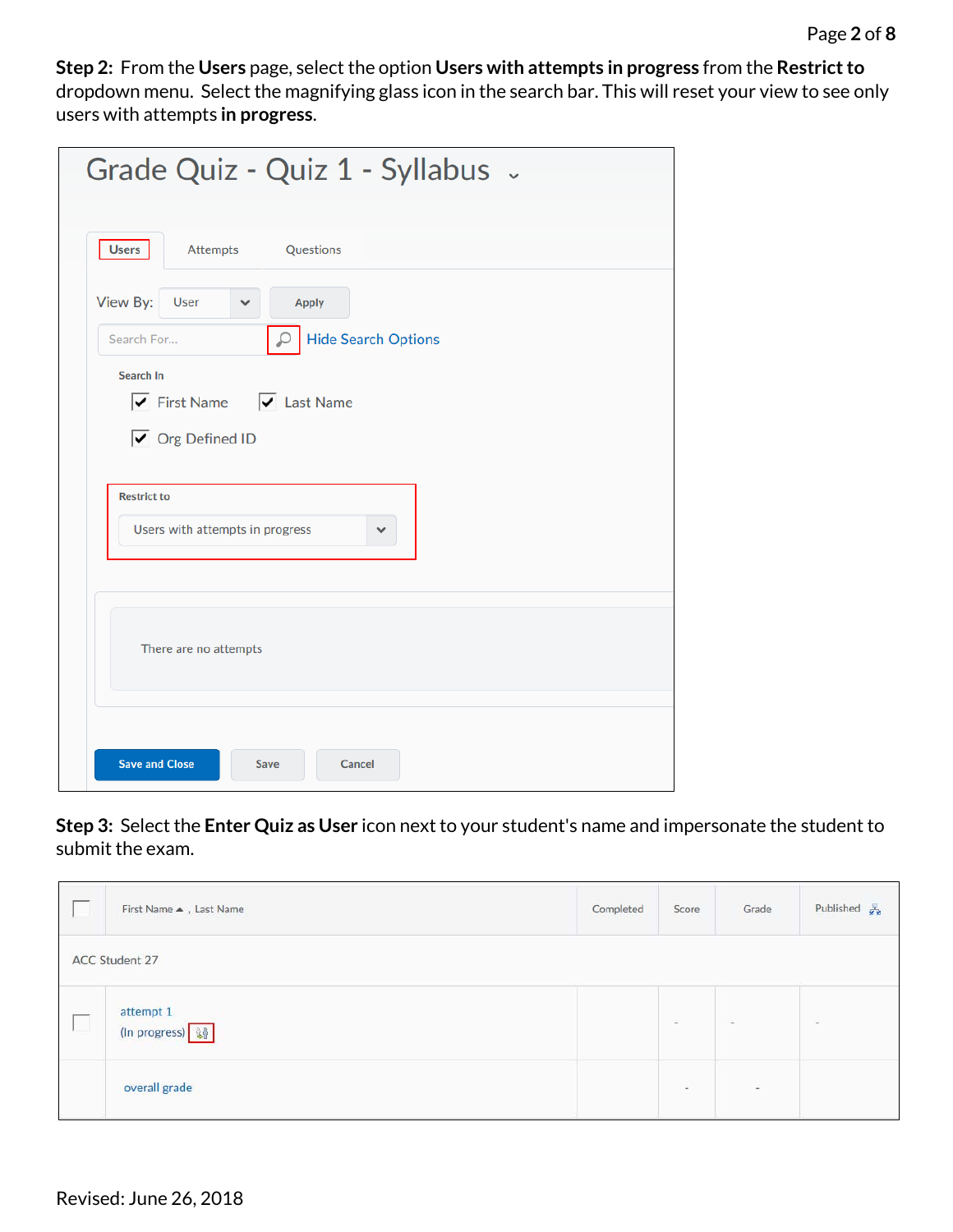A confirmation box will appear. Select **Yes** to enter the quiz as the user.



**Step 4:** Select **Save all Responses** and **Go to Submit Quiz**.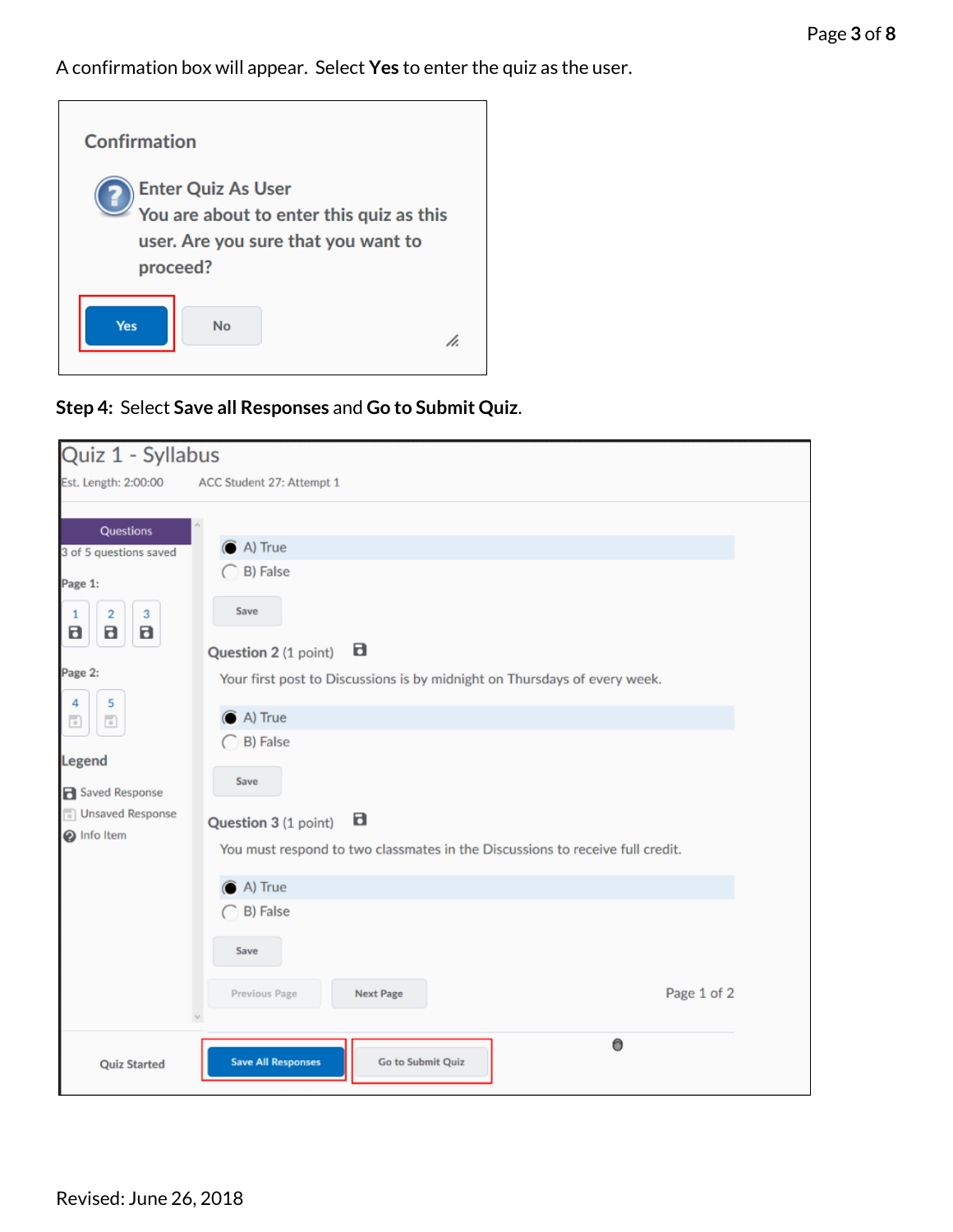|                                   | Quiz Submission Confirmation                                          |                                                                                                                |
|-----------------------------------|-----------------------------------------------------------------------|----------------------------------------------------------------------------------------------------------------|
| You are about to submit your quiz |                                                                       |                                                                                                                |
|                                   |                                                                       | To change your response to any question before submission, click on the question number in the Quiz Info menu. |
|                                   | Once you press the Submit Quiz button you cannot return to your quiz. |                                                                                                                |
|                                   |                                                                       |                                                                                                                |
| <b>Submit Quiz</b>                |                                                                       |                                                                                                                |
|                                   |                                                                       |                                                                                                                |
|                                   |                                                                       |                                                                                                                |
|                                   |                                                                       |                                                                                                                |
|                                   |                                                                       |                                                                                                                |
|                                   |                                                                       |                                                                                                                |

**Step 6:** Once you are back on the Grade Quiz page use the **Restrict to** pulldown to change the option to **Users who have completed an attempt.**

| <b>Restrict to</b> | Users who have completed an attempt<br>$\checkmark$ |                      |       |             |                         |
|--------------------|-----------------------------------------------------|----------------------|-------|-------------|-------------------------|
|                    | 1 Search Result<br><b>Clear Search</b>              |                      |       |             |                         |
| â                  |                                                     |                      |       |             |                         |
| 0                  | First Name . Last Name                              | Completed            | Score | Grade       | Published $\frac{p}{g}$ |
|                    | ACC Student 27                                      |                      |       |             |                         |
| ∩                  | attempt 1                                           | Jun 26, 2018 3:09 PM | 3/5   | 60 %        | $\checkmark$            |
|                    | overall grade (highest attempt)                     |                      | 3/5   | 60 %        |                         |
|                    |                                                     |                      |       | 20 per page | $\checkmark$            |

Revised: June 26, 2018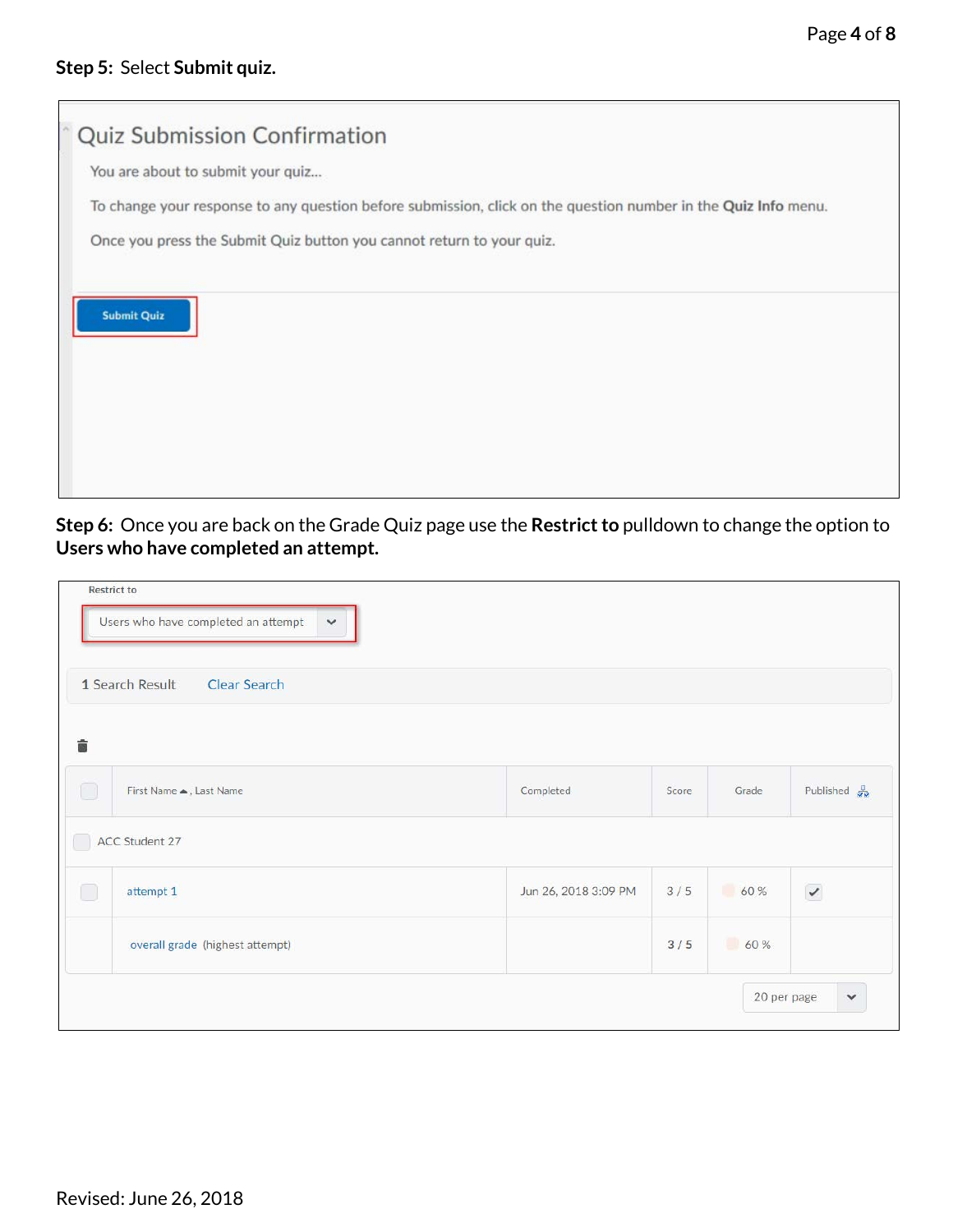## **Resetting the exam/quiz**

**Step 7:** Select the attempt of that student. Select the trash can icon to delete the attempt.

| î                                       |                      |       |             |                                    |  |  |  |  |  |
|-----------------------------------------|----------------------|-------|-------------|------------------------------------|--|--|--|--|--|
| First Name ▲, Last Name<br>U            | Completed            | Score | Grade       | Published $\frac{\Box}{\Box \Box}$ |  |  |  |  |  |
| ACC Student 27                          |                      |       |             |                                    |  |  |  |  |  |
| attempt 1<br>✓                          | Jun 26, 2018 3:09 PM | 3/5   | 60 %        | $\blacktriangledown$               |  |  |  |  |  |
| overall grade (highest attempt)         |                      | 3/5   | 60%         |                                    |  |  |  |  |  |
|                                         |                      |       | 20 per page | $\checkmark$                       |  |  |  |  |  |
| <b>Save and Close</b><br>Cancel<br>Save |                      |       |             |                                    |  |  |  |  |  |

A Confirmation box will appear. Select **Yes**.

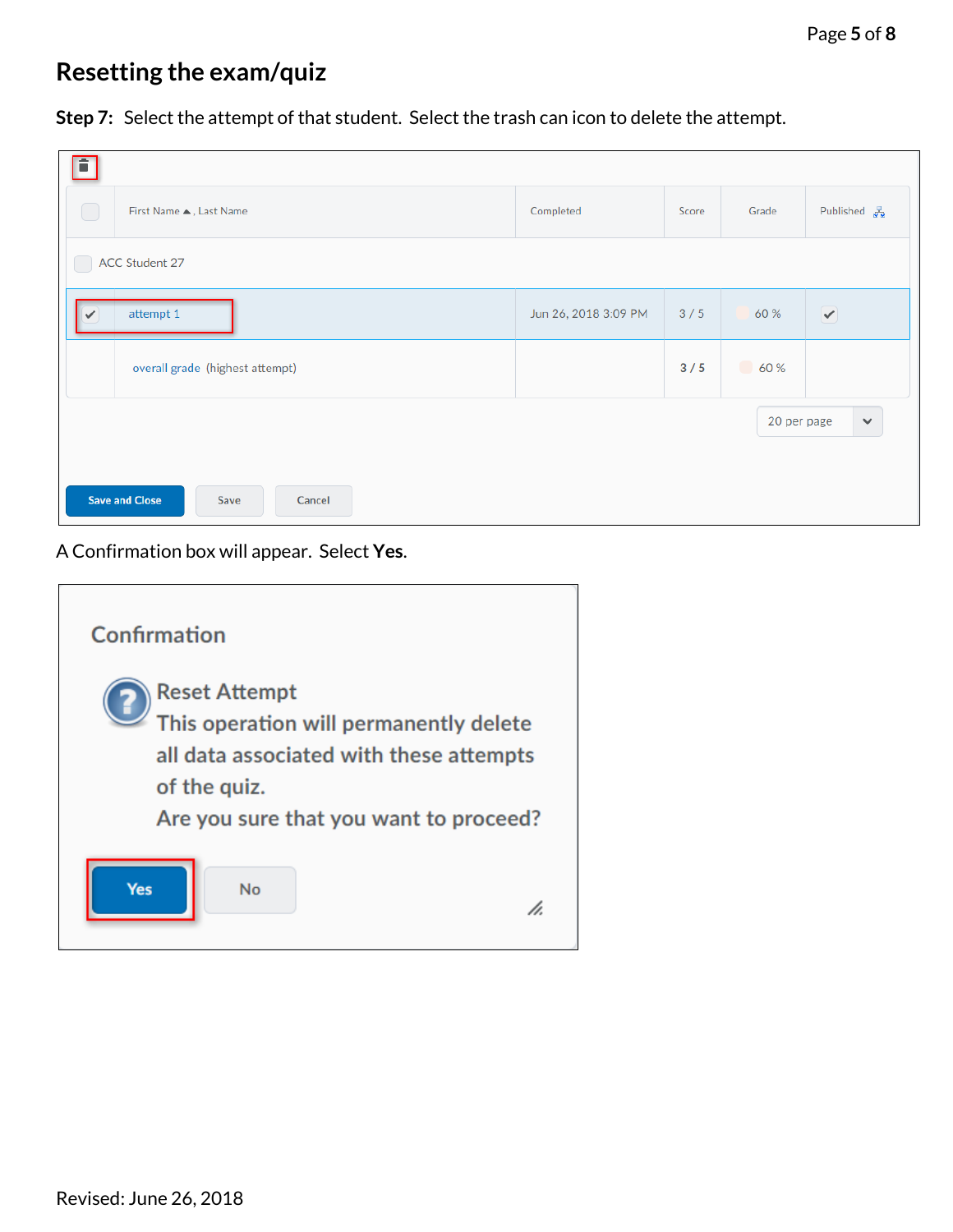**Step 8:** Select the quiz to which you want to add Special Access. From the **Edit Quiz** page, select the **Restrictions** tab.

| Edit Quiz - Quiz 1 - Syllabus -                                   |                                   |            |              |                         |                               |            |
|-------------------------------------------------------------------|-----------------------------------|------------|--------------|-------------------------|-------------------------------|------------|
| Properties                                                        | <b>Restrictions</b><br>Assessment |            | Objectives   | <b>Submission Views</b> | Reports Setup                 |            |
| Dates and Restrictions<br><b>Status</b><br>Active<br>$\checkmark$ |                                   |            |              |                         |                               |            |
| Due Date<br>Has Due Date                                          |                                   |            |              |                         |                               |            |
| 7/3/2018                                                          | 5:24 PM                           | Now.       |              |                         |                               |            |
| Availability                                                      | <b>United States - Denver</b>     |            |              |                         |                               |            |
| ✔ Has Start Date                                                  |                                   |            | $\checkmark$ | Has End Date            |                               |            |
| 6/26/2018                                                         | 11:07 AM                          | <b>Now</b> |              | 7/3/2018                | 1:07 PM                       | <b>Now</b> |
| Display In Calendar                                               | <b>United States - Denver</b>     |            |              |                         | <b>United States - Denver</b> |            |

**Step 9:** Scroll down to **Special Access**. Select the **Add Users to Special Access** tab.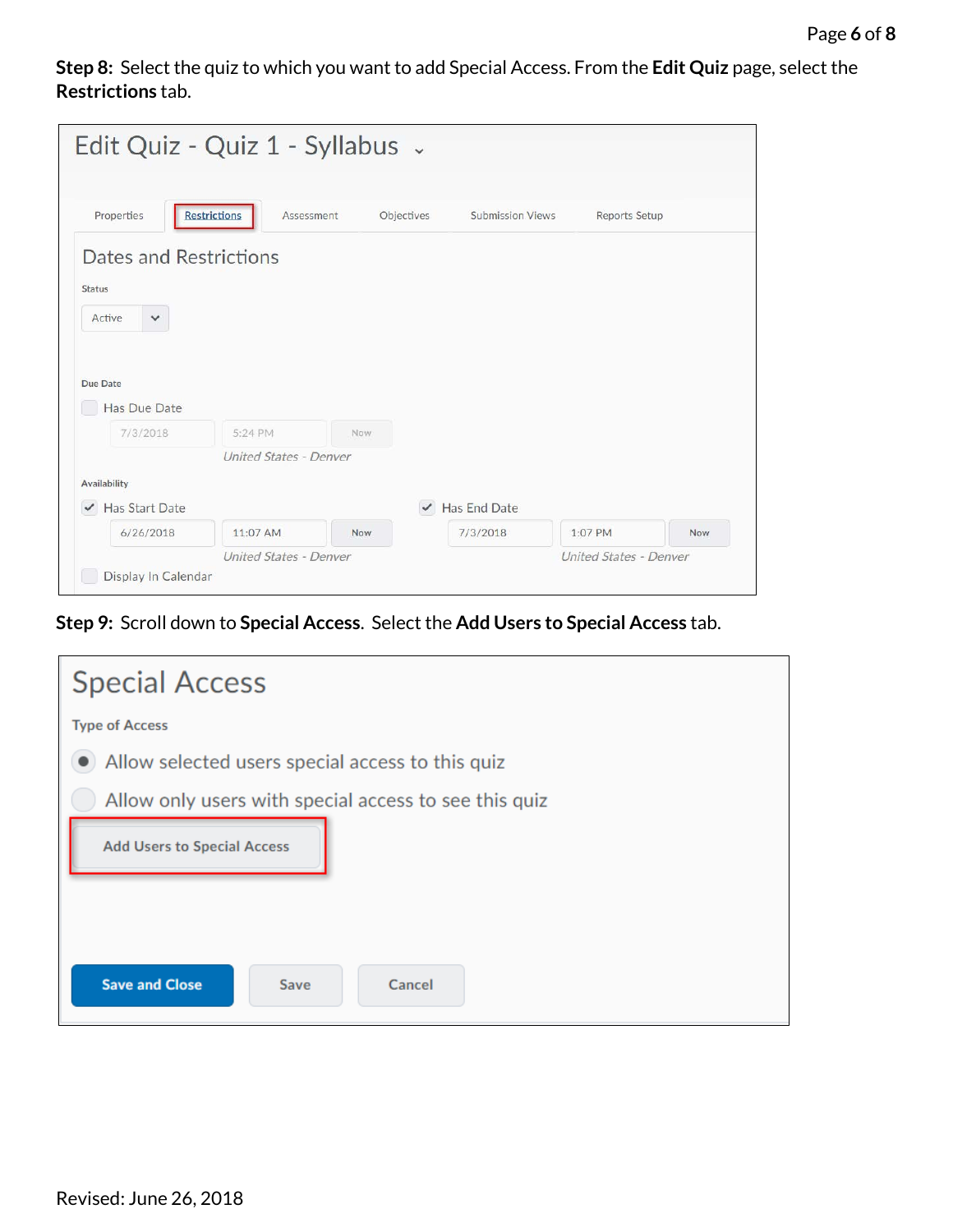**Step 10:** Set your **Special Access Properties** (Start and End dates, Time Limit, etc.).

|                                | <b>Special Access Properties</b>                |            |                              |                               |     |  |
|--------------------------------|-------------------------------------------------|------------|------------------------------|-------------------------------|-----|--|
| Due Date                       |                                                 |            |                              |                               |     |  |
| Has Due Date                   |                                                 |            |                              |                               |     |  |
| 7/3/2018                       | 5:27 PM                                         | <b>Now</b> |                              |                               |     |  |
|                                | United States - Denver                          |            |                              |                               |     |  |
| Availability                   |                                                 |            |                              |                               |     |  |
| Has Start Date<br>$\checkmark$ |                                                 |            | Has End Date<br>$\checkmark$ |                               |     |  |
| 6/26/2018                      | 3:27 PM                                         | Now        | 7/3/2018                     | 1:07 PM                       | Now |  |
|                                | United States - Denver                          |            |                              | <b>United States - Denver</b> |     |  |
| Timing                         | No changes Recommended Time Limit               |            | • Enforced time limit        |                               |     |  |
| <b>Time Limit</b><br>60        | minute(s)                                       |            |                              |                               |     |  |
|                                | Assign an alternative grace period              |            |                              |                               |     |  |
| <b>Grace Period</b>            |                                                 |            |                              |                               |     |  |
| 5                              | minute(s) before flagged as exceeded time limit |            |                              |                               |     |  |

You can also assign an alternative behavior for exceeding the time limit and override attempts allowed.

| Assign an alternative behaviour for exceeding the time limit                                                                               |
|--------------------------------------------------------------------------------------------------------------------------------------------|
| <b>Exceeded Time Limit Behaviour</b>                                                                                                       |
| After the grace period, flag the quiz attempt as exceeded time limit, and                                                                  |
| Allow the student to continue working                                                                                                      |
| Prevent the student from making further changes                                                                                            |
| Allow the student to continue working, but automatically score the attempt as zero after an extended deadline.<br><b>Extended Deadline</b> |
|                                                                                                                                            |
| minute(s) after the grace period ends<br>10<br>v.                                                                                          |
|                                                                                                                                            |
|                                                                                                                                            |
| <b>Attempts</b>                                                                                                                            |
| Override attempts allowed<br>$\checkmark$                                                                                                  |
|                                                                                                                                            |
| <b>Attempts Allowed</b>                                                                                                                    |
| Apply<br>$\checkmark$                                                                                                                      |
| Optional Advanced Attempt Conditions will appear if a number of attempts from 2 to 10 is applied.                                          |
|                                                                                                                                            |